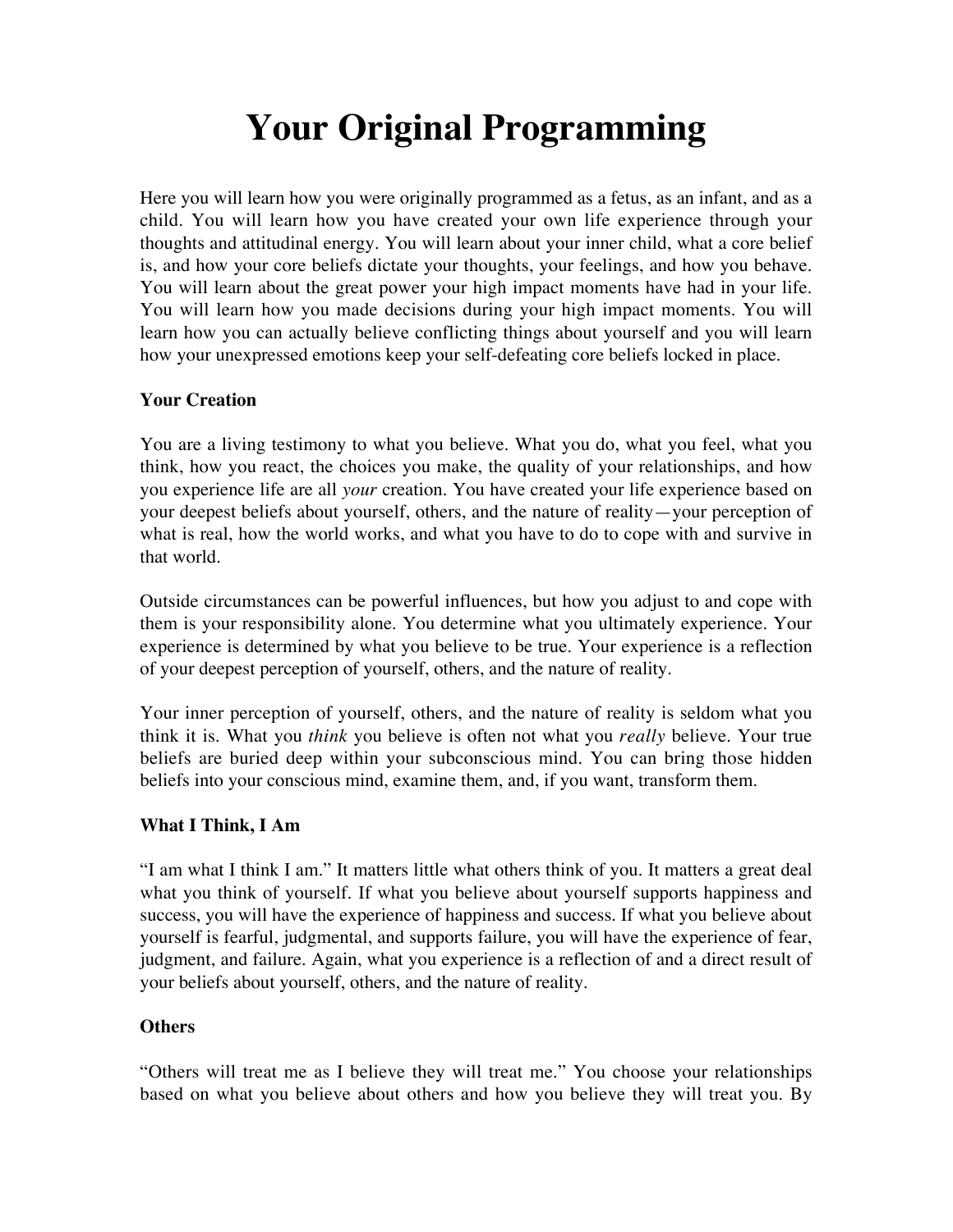remaining in them you *continue* to choose them. Others choose you in accordance with *their* beliefs. Relationships are a reflection of not only what you believe, but of what the other person believes. Whether it is healthy or not, it is always a match.

## **Reality**

"Reality is what I believe it to be. There is no reality outside of myself." Consider that what you see in the world around you are perceptions unique to you alone. "Beauty is in the eyes of the beholder" can also mean "reality is in the eyes of the beholder." Everything you see is seen through *your* mind and *your* perceptions. All you see is filtered through your beliefs and *that* is what you see as reality.

If you are wearing rose-colored glasses, you will see all things in your world as generally pleasant and happy. If your glasses are grey-colored, everything will look dark or dreary to you. Your beliefs will determine the color of your life.

# **Attitudinal Energy**

There is no accident about what you experience, who is in your life, what is happening in your life, the direction of your career, or your well-being. You are the creator. You are the seer. You are the perceiver. You are the chooser. You are the doer. Your beliefs are so powerful that they attract people and circumstances that reflect what you believe. Love attracts love. Fear attracts fear. Success attracts success. The old saying, "Birds of a feather flock together," is true. You live in a responsive universe. It responds to what you send out. It responds to your energy. It responds to your actions. It responds to your beliefs.

People automatically respond to your *attitudinal energy*. Attitudinal energy is the feeling or energy you project based on your core beliefs. Much of your experience is the result of your attitudinal energy. Attitudes of success and well-being draw responses that create the experience of success and well-being. Attitudes of fear and failure draw responses that create the experience of fear and failure. You attract responses that reflect your attitudinal energy.

You cannot hide your true attitudinal energy by giving lip service to something else or assuming attitudes that conflict with your core beliefs. People respond to your core beliefs and your experience will reflect those core beliefs.

## **Core Beliefs**

Your true beliefs about yourself, others, and the nature of reality are buried deep within your subconscious mind. Picture your mind as an onion with many layers. Imagine that the outside skin of the onion represents your conscious mind. As you peel the onion, you go deeper into the subconscious mind. When a thought is "on the tip of your tongue" the thought is close to the surface—one of the outer layers of the onion. Each layer you peel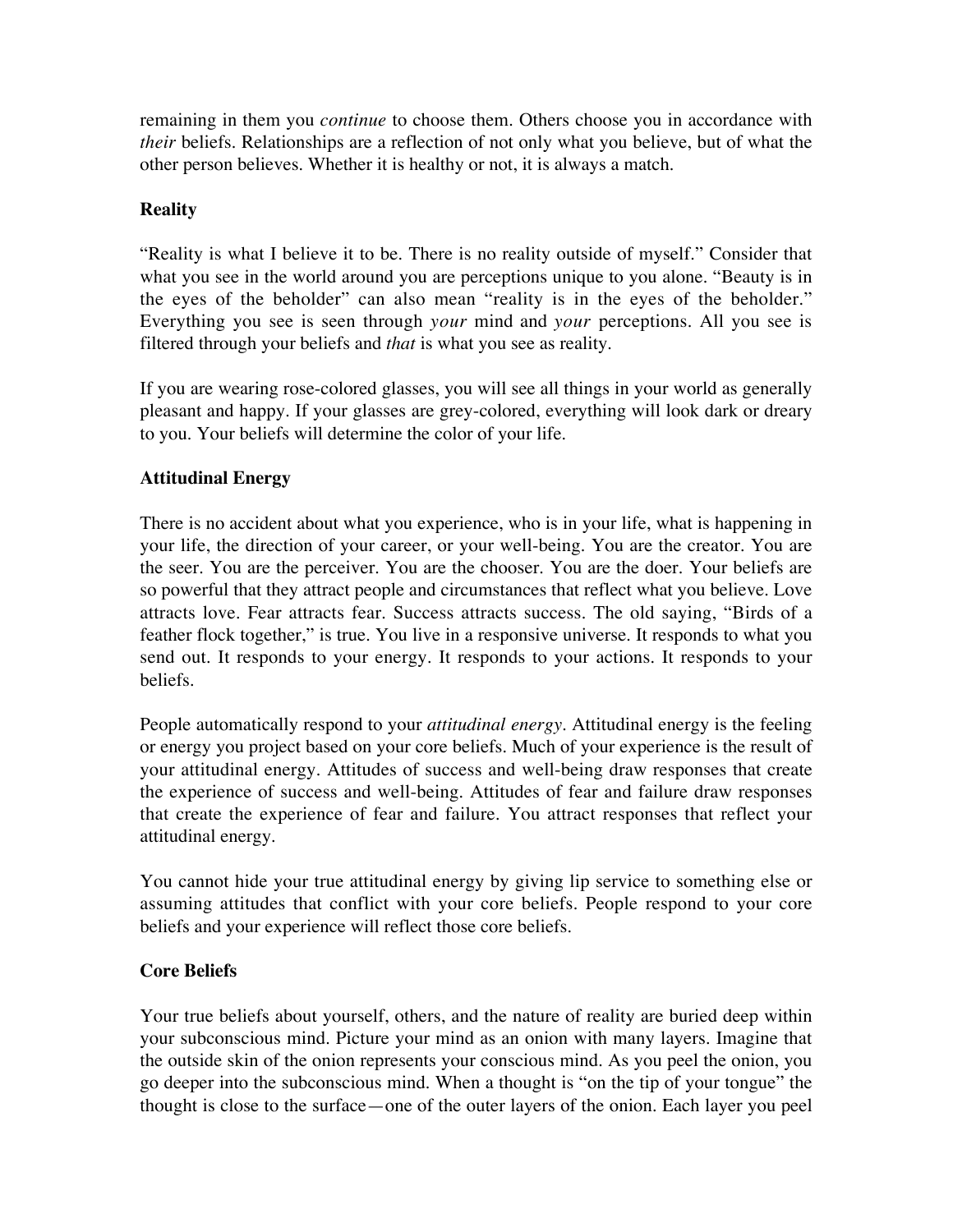away takes you deeper into your subconscious mind. The deeper you go, the more hidden your memories, feelings, thoughts, and beliefs are from your conscious mind. It is in these deeper layers that you carry your most significant and influential beliefs—your core beliefs.

Your core beliefs—those deeply hidden beliefs that form your perception of who you are, who others are, and what reality is—come from your experience. The beliefs that stem from your experience are in the heart of you. They are the foundation of your personality and your character and will influence you for the rest of your life. Your core beliefs can change only if you become *conscious* of them.

You can access what is hidden in the deeper layers of your subconscious mind. You can ask your mind to reveal to you the information you need to make the changes you want. But until you are *conscious* of that hidden information, you will not be able to make the positive changes. You must bring that information into your conscious mind in order to know what you need to change and how to change it

# **Conflicting Beliefs**

It is possible to have conflicting beliefs about yourself. For example, you can believe you are worthy while at the same time believe you are unworthy. How is this possible? As a child you may have had experiences that caused you to decide that you are not worthy. As an adult you have come to see that you are worthy. However, having consciously changed your perception of your worthiness does not necessarily mean that you have changed your subconscious or childhood perception of your worthiness. We can carry old beliefs from childhood that still affect us in the present even though we are not aware of them. There is a child within you that carries one perception and an adult within you that carries another. Consequently, your adult self may profess one belief while your child self may profess an opposing belief. Often people tell me they believe one thing about themselves while their lives reflect a completely different belief.

## **Core Beliefs Influence You**

A core belief is formed during a moment of high stress during infancy or childhood. During the stressful moment you have an intense thought that is highly influential. This experience is accompanied by intense emotion. During a *conflicting* experience the accompanying emotions range from terror to despair. During a *positive* experience the accompanying emotions range from love to joy. It is from this intense experience that you make a decision about yourself, others, and the nature of reality. Thus, for better or worse, a core belief is formed.

If you are seeking a better life, it is essential that you become aware of your core beliefs. Why is this so important? Your core beliefs have caused repetitive *patterns of feelings and behaviors* that have molded your life experience and well-being. These patterns are based on your core beliefs about yourself, others, and the nature of reality. A pattern is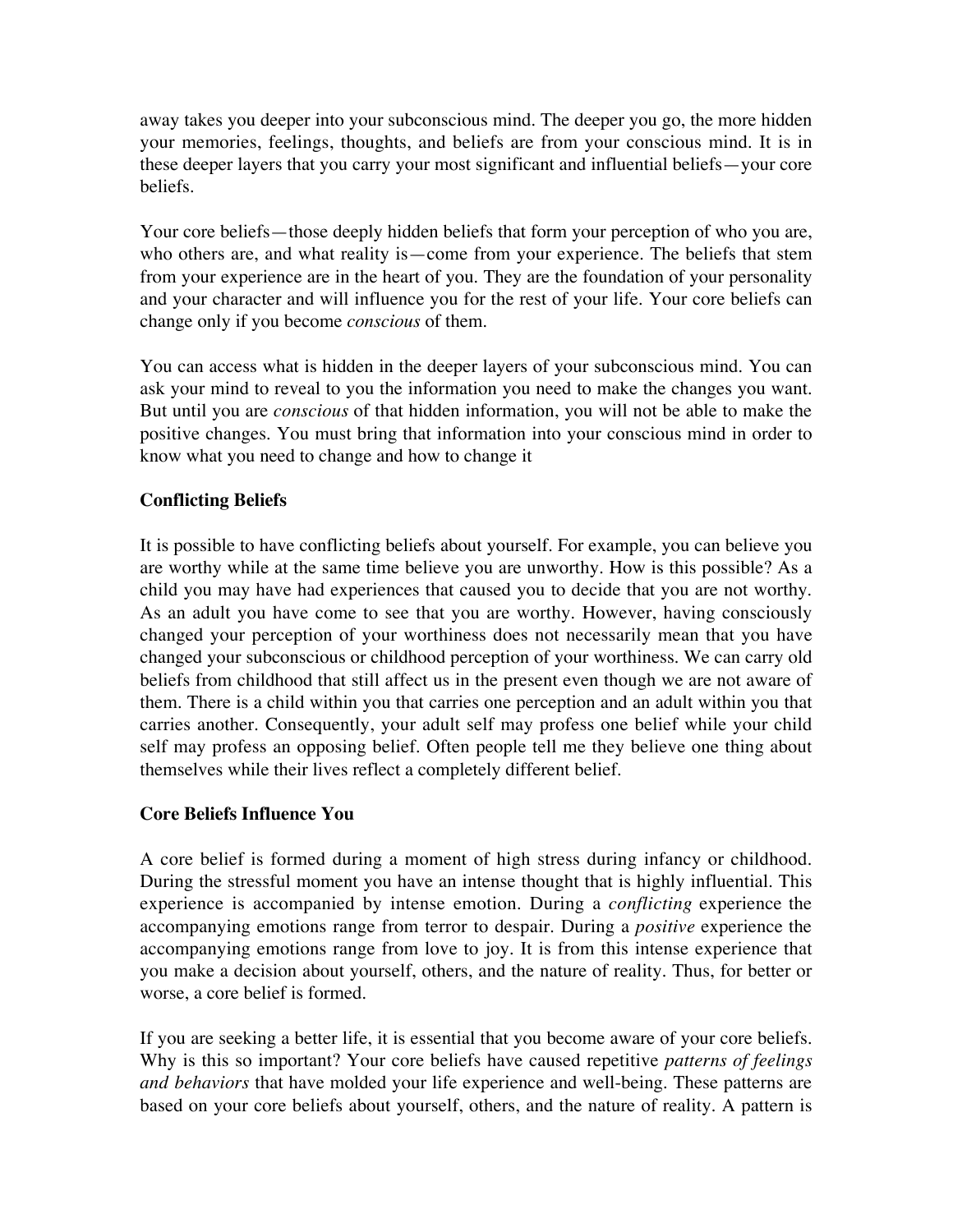activated in the following way: You have an experience that triggers a memory and a core belief. You then have a thought based on your core belief that is followed by emotions. You make a decision and then you initiate action. Basically you think, you feel, you decide, and you act in accordance with a core belief. All this happens in a split second.

Here is an example: John is at work when his supervisor calls him to his office. As John enters his office, he sees his supervisor's stressed expression. That expression triggers a memory in John of when he was four years old and his father called him into his study and beat him (the memory). John's belief that stressed men can be dangerous (core belief) is triggered. John feels anxiety (emotion). John decides that it is not safe to be in his supervisor's office and that in order to be safe he must leave (decision). John leaves his supervisor's office (action). It is likely that John is entirely unaware of the sequence of mental events happening within him. He is probably only aware of his anxiety. However, John's behavior is dictated by a core belief he formed long ago from an event he may have forgotten. The core belief continues to remain in John's subconscious mind ready to be triggered at a moment's notice.

The subconscious mind has no sense of time. Events that occurred when you were a fetus in your mother's womb, a toddler, or a school child are as fresh as the moment they occurred. According to your subconscious mind they are happening in the here and now—at this moment. When a core belief is triggered, the memory is not a memory to your subconscious mind, but an event that is happening now.

What you believe directs your thoughts. These thoughts create an emotional reaction that influences your choices and behaviors. If you believe that you are worthy, you will have thoughts of worthiness which will bring about feelings of well-being. These -feelings of well-being will influence such things as how you communicate and act. How you communicate and act creates your reality. If you carry negative or conflicting beliefs at the "core of your onion," you will automatically create a reality in direct response to these beliefs.

This decision-making process happens in a split second and occurs on the subconscious level. Consider the many unseen layers of onion beneath the tough outer skin. It is in these deeper layers that most of your thinking, feeling, and decision-making occur. This means that you are not aware of the genesis of most of your thoughts, feelings, and decisions. Because most of your responses are habitual they occur instantly and automatically. They are responses that you don't even think about. They just happen.

Some of your core beliefs are positive and some are negative. Some lead to failure. Some lead to success. Some lead to misery. Some lead to happiness. Core beliefs are impersonal. They themselves do not have feeling, judgement, morality, or will. Your core beliefs only wish to be expressed.

## **Your Inner Child**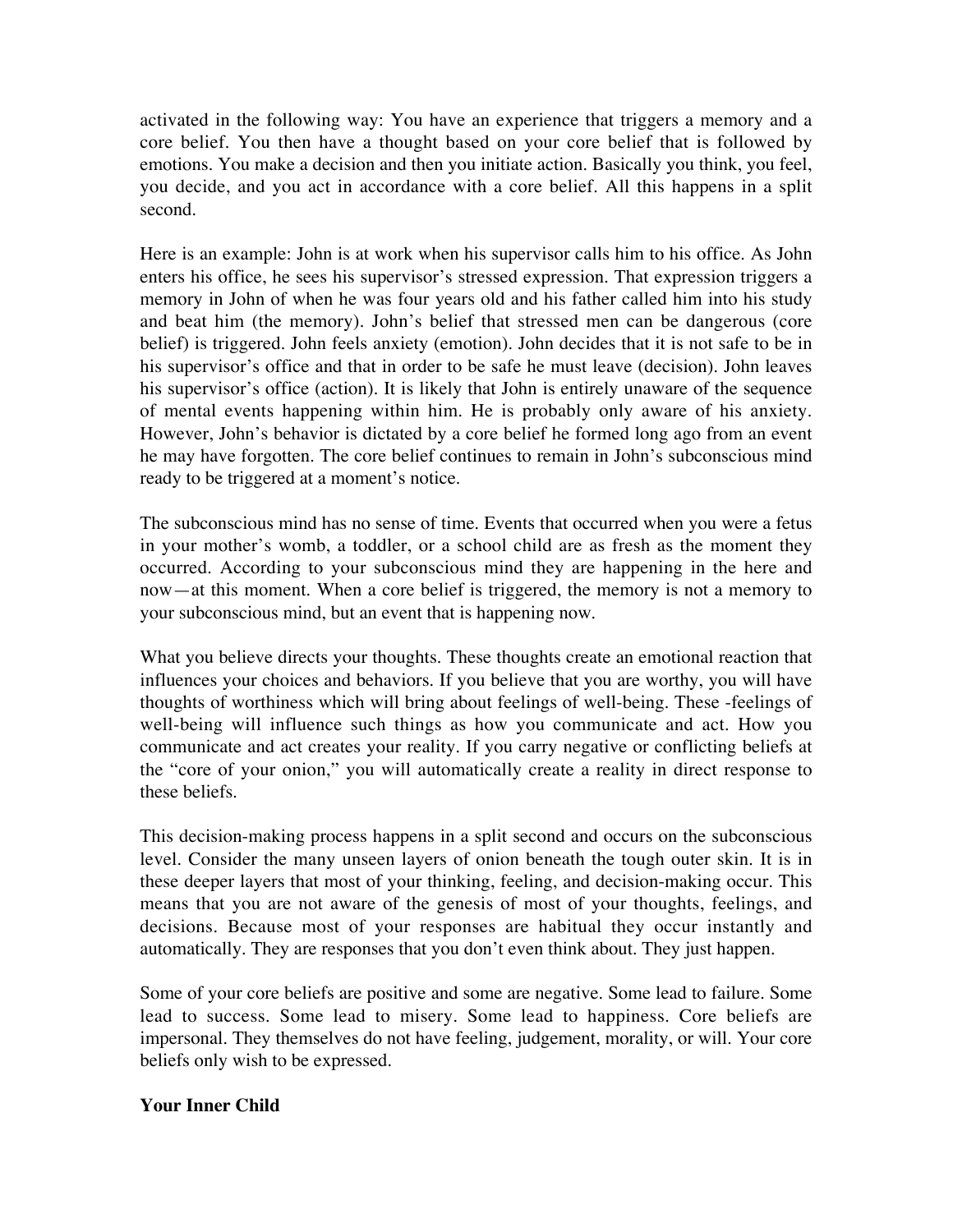You have a child self within you. Your child self or inner child is all your memories, emotions, experiences, attitudes, and beliefs of being a fetus, infant, and child. No matter how long you live you will always have an inner child that influences you. You must always be aware of your inner child if you are to understand yourself fully. In this guide you will be asked to connect with your inner child many times.

#### **Self-Programming**

You are the one who programmed you. When you were a child you made decisions about yourself, others, and the nature of reality. These decisions became your core beliefs. How does this happen? How can a mere thought become a core belief? How can a moment in time affect you for the rest of your life?

Your self-programming began while you were in the womb and continued throughout your childhood. Clinical research tells us that you were conscious as a fetus. You were dreaming, thinking, and responding to your environment. You were affected by what your mother ate, how she felt, what she did, and the people with whom she related. You felt your mother's emotions, responded to conversations she had with others, and experienced her moods. You experienced the affects of any drugs or medications she ingested. By the time you were born you already had a wealth of experiences to which you were responding. You had already made decisions about yourself, others, and the nature of reality.

Your birth experience itself had an important influence in determining your core beliefs. Some people may find this difficult to believe, but it is true. If you experienced your birth as harmonious, you responded with harmonious beliefs. If you experienced your birth as unpleasant or conflicting, you responded with conflicting beliefs. The beliefs you formed at birth have likely influenced you for your entire life.

Your early childhood years were also very important in establishing your core beliefs. During childhood your mind was in a state of receptivity and openness that you will never experience again. You learned at an escalated rate. You were highly influenced by all you experienced. You took things personally and literally. You did not know how to rationalize or analyze what you experienced, you simply accepted it. If your experience was positive you responded with positive, self-supporting beliefs. If it was negative you responded with negative, self-defeating beliefs. This condition of such openness continued in diminishing degrees until about the age of ten. The *younger* you were the more influenced you were. As you matured you became more objective. You developed skills and were more capable of making distinctions and seeing things from a broader perspective. Most of your core beliefs were formed between your experience as a fetus and age four. A core belief, however, can be established at any time in your childhood. The younger you are and the more impacting the experience, the more likely it is that a core belief will result.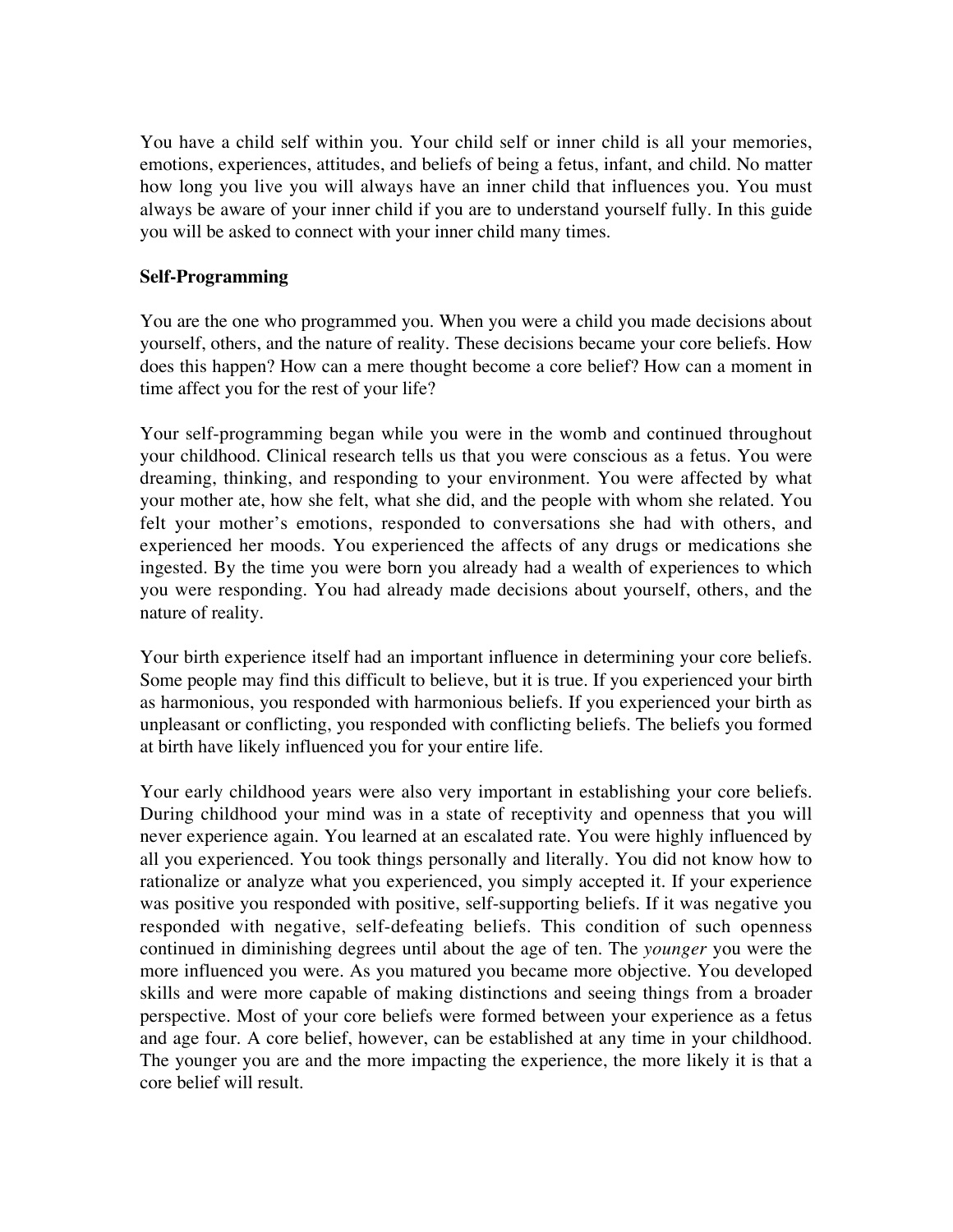### **High Impact Moments**

A high impact moment is an isolated experience that is both stressful and emotionally charged. The stress can be either positive or negative. During a high impact moment you have an intense thought—a high impact thought. The thought can be an automatic reaction. Normally you do not analyze the thought nor do you even note that you are having the thought. You simply have the thought. This thought is highly influential and becomes a core belief. As far as your subconscious mind is concerned, what you thought *is* reality. Even if the high impact experience that caused the thought is over or changes or is perceived in a completely different way only minutes later, it can still become a core belief. The stress and emotion of that moment lock the thought into the subconscious mind.

## **Events And Conditions**

An event, like a high impact moment, is an isolated experience that can be positive or conflicting. They are usually of longer duration. The following are examples of conflicting events: a freak storm, a visit by a feared relative, an accident, or overhearing an upsetting conversation. Your life is filled with events. You respond to each event with thoughts and emotions. It is when the conflicting event is highly stressful, creating strong emotion, and you have an intense thought, that it becomes a high impact moment.

A condition is a series of on-going events that are similar in their nature. The following are examples of conflicting conditions: tension in the family, chronic illness, poverty, or addiction. Conditions can contain many high impact moments that can affect you. The events that take place during a condition can reinforce an already existing core belief.

#### **Decisions**

During the high impact moments of a conflicting event or condition you have many thoughts. These thoughts are really -decisions you make about yourself, others, and the nature of reality. The thoughts come rapidly, so rapidly that they are hardly recognized as thoughts. These thoughts are so instantaneous and -instinctive that they are like prethought perceptions that later become identifiable thought. And they are so intense that they, coupled with high stress and strong emotion such as fear, anger, grief, or shame, become a core belief.

During your childhood you made thousands of decisions about yourself, others, and the nature of reality. Most of those decisions were made instantaneously and automatically, and you may have been unaware of having made them.

Your perception of the world as an adult is quite different than as a child. As a child you are comparatively powerless and simply respond to your experience without conscious thought. By the time you are an adult you have developed many skills that give you power, control, mobility, and autonomy. You have a high degree of control over your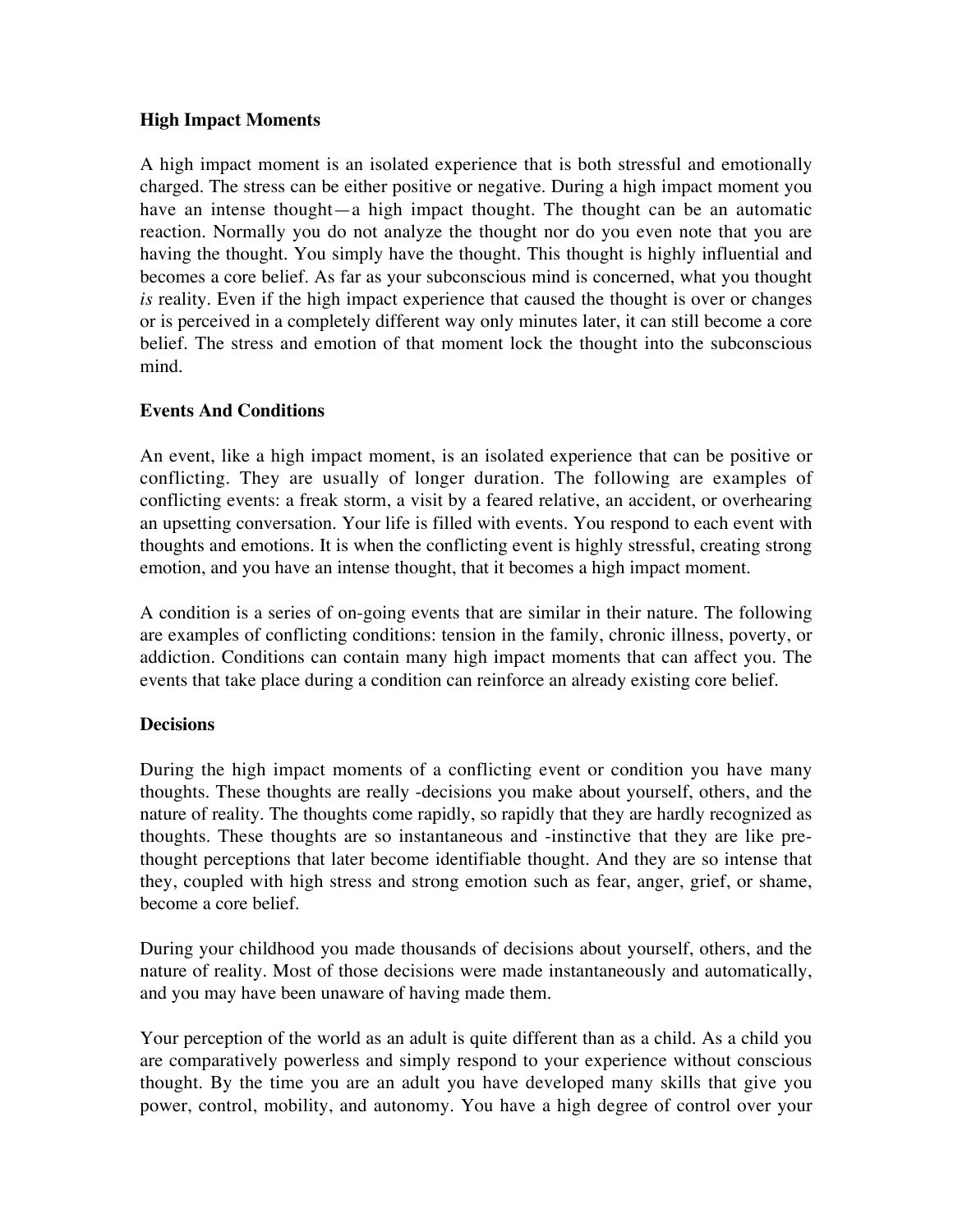environment. You can think things through. You can imagine your own future and plan courses of future action. You have the power to influence the world around you.

#### **Emotions**

It is the *emotion* that locks a core belief into the subconscious mind. Emotions serve as a glue that holds the belief in place. A core belief can remain active even though it is no longer helpful or even valid. The belief, however, cannot be changed until the emotions are consciously acknowledged and expressed. When the emotions are expressed, the core belief can mature.

#### **Behavior Patterns**

You learn who you are during your childhood. At least you learn who you *think* you are. You develop perceptions of your worthiness, safety, lovability, goodness, and ability to succeed. -Conflicting experiences in your childhood cause you to have -conflicting beliefs about yourself. These conflicting beliefs influence your emotions and your actions. Emotions and actions develop into patterns that repeat over and over again. They -become familiar and automatic to you. You develop patterns of thought, feeling, and action. For example, you may have particular patterns of thinking, feeling, and acting when you are under stress. You have learned how to deal with problems in predictable ways. These patterns can be observed in every aspect of your life. They are predictable and consistent. You are *continually* responding to your early life programming.

## **Denial**

Conflicting core beliefs develop in early childhood. This may be difficult for some to accept. Difficult because some may see their childhood as having passed without conflict, or what problems there were as having had little effect. Some people see the problems of childhood as having long since been resolved. I often hear, "I had a great childhood. My parents loved me," or "I know my family had those problems, but they didn't affect me," or "I have already forgiven that," or "When I think of that I don't feel any conflict." Such responses often reflect an unconscious denial of problems and conflicting feelings. Unconscious means out of the realm of consciousness. My clients are not lying to me. They are simply unaware of their hidden perceptions and feelings.

Childhood is difficult even under the best of circumstances. Even if you had wonderful parents they could not protect you from many of life's difficulties. They could not fully protect you from childhood illnesses, the loss of a pet, accidents, family members leaving or dying, or the challenging tasks of learning how to do things. At best, life for a child is one challenge after another.

Parents are simply people doing the best they can based on their own core beliefs. Sometimes they make mistakes. Sometimes they do wonderful things. It is important for you to realize that in exploring your early programming, you are seeking to understand your own experience. Your goal is *not* to blame others. *Your goal is to acknowledge and*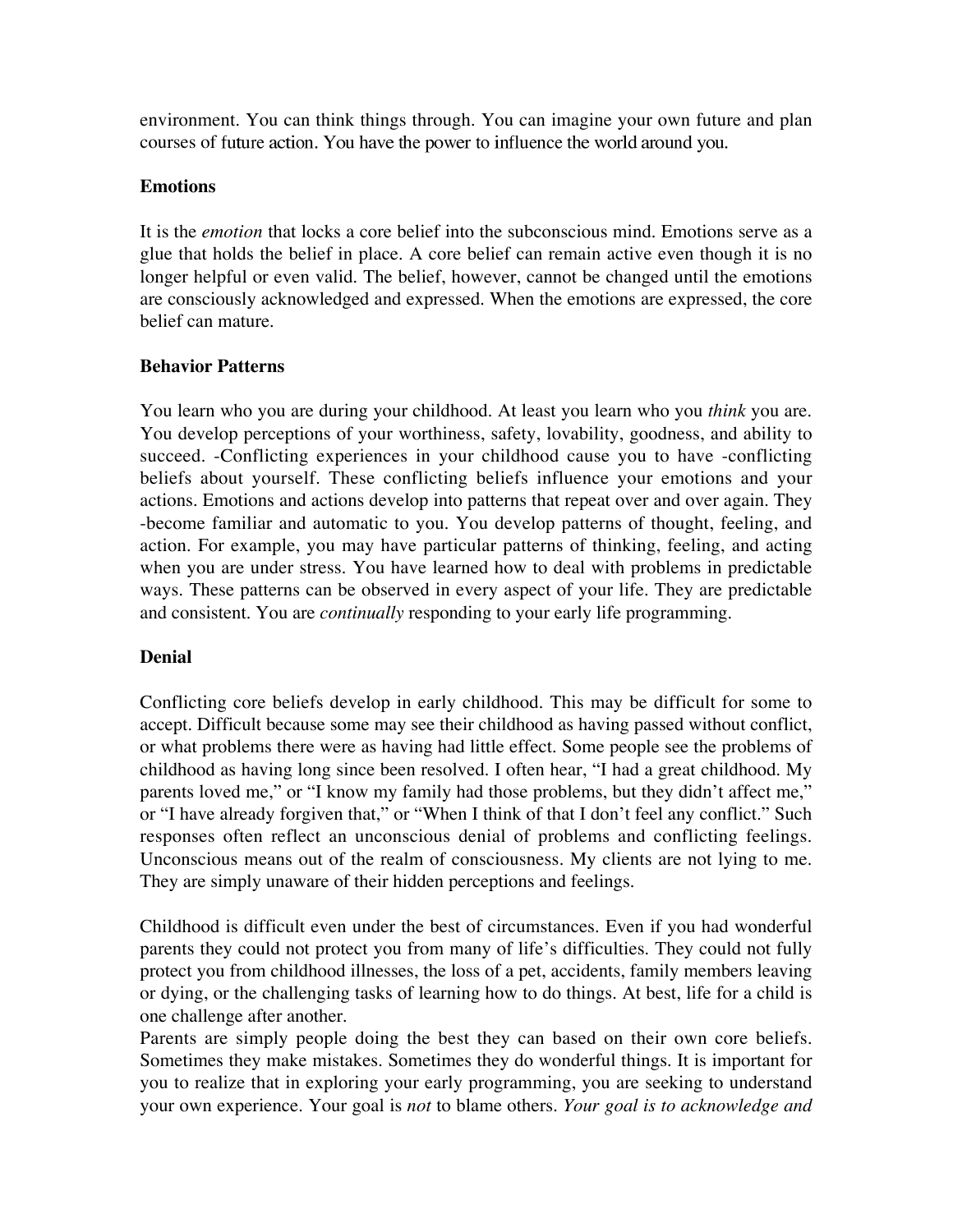*understand your experience*. You need to learn what happened to you and how you responded. Only when you see your experience from the point of view of the child you were, do you open the door to a better life.

# **Eyes Of The Child**

It is important to view our past experiences as a child from the *point of view* of a child. Most of us who take the time to examine our past tend to view it from the adult perspective. We analyze and judge how we must have thought and felt, but see ourselves as little adults with adult thoughts and adult feelings. Because we have forgotten what it is like to think and feel like a child we imagine that the child will react as we would today. This is simply not true. Adult perspective can give you an incomplete and distorted view of your past. It can prevent you from learning the most important facts about yourself at that time. An adult sees things from a more empowered point of view, armed with skills a child has yet to learn. To really understand what you experienced as a child, you must re-live your experiences as though you were that child. You must see your experience through the eyes of the child. If you do you will see striking differences between your adult point of view and your child point of view.

All of us as children have had stresses and difficulties and many of those stresses and difficulties have long since been resolved. For most of us, however, there still remain some unresolved problems that continue to exert their negative influences. As long as those unresolved problems remain in the subconscious mind, we are destined to continue acting on them.

## **Hidden Treasure**

Your core beliefs are a treasure of information and knowledge hidden deep within you. Finding your core beliefs is the key to transformation. You can transform negative selfdefeating beliefs into beliefs that support your life as an adult. You can identify patterns that undermine your well-being and transform them into patterns that create a better life. By upgrading your core beliefs you can mature your feelings and reactions. You can positively influence how others react to you. You can change your life for the better. *You can do this!*

## **Important Points**

- You create your own life experiences; you become what you believe yourself to be.
- People and circumstances respond to your attitudinal energy.
- Reality is what you believe it to be.
- Your core beliefs are hidden within you and determine your experience.
- Core beliefs reflect decisions you made about yourself, others, and the nature of reality.
- A core belief comes into being during an emotional high impact moment.
- A core belief is formed when you have a high impact thought followed by a decision.